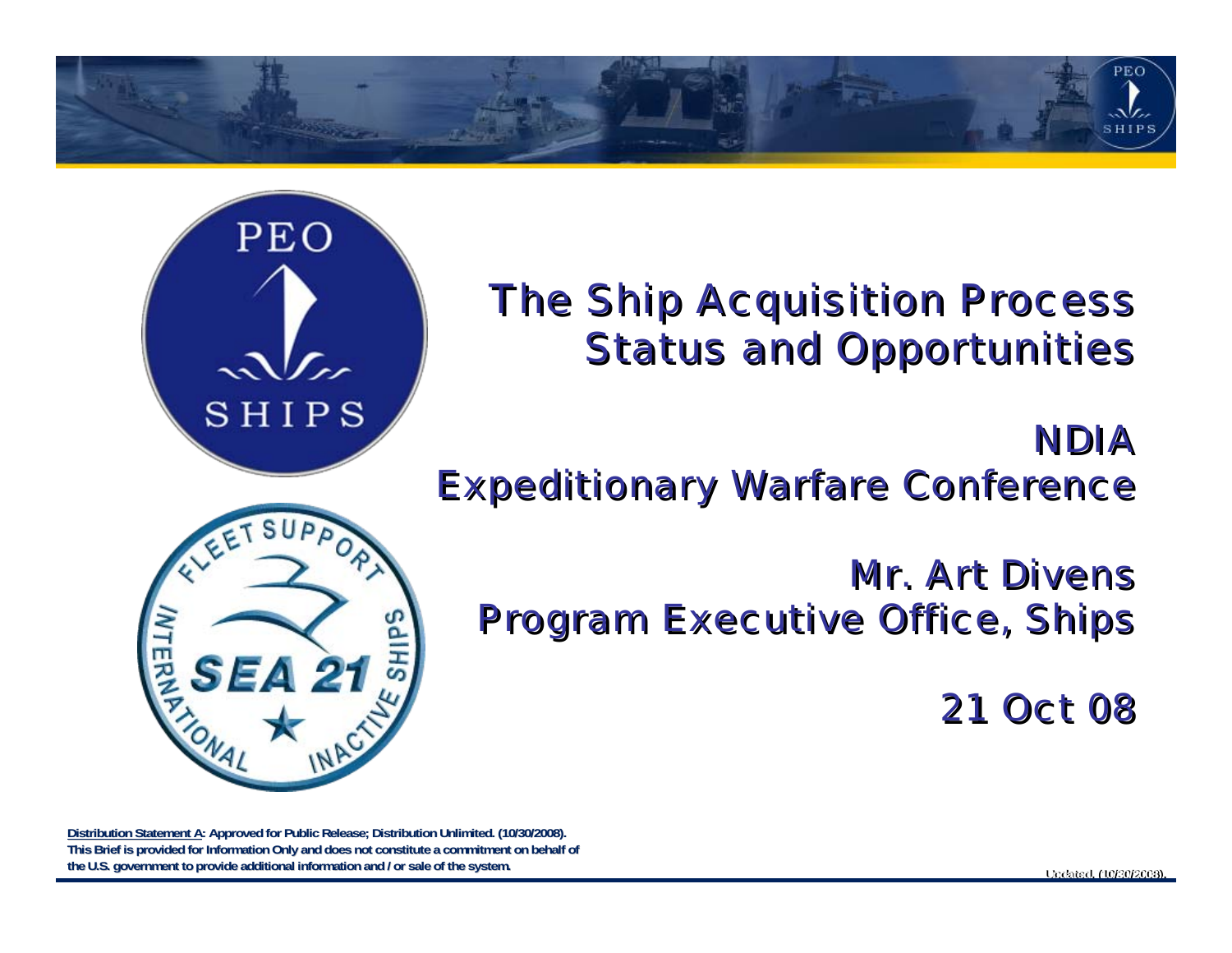# *San Antonio (LPD 17) Class Today San Antonio (LPD 17) Class Today*

#### • **Class Capabilities**

- **Flight deck accommodates Marine Corps helicopters and MV-22 Osprey tilt-rotor aircraft**
- **Well deck can launch and recover aircushioned landing craft and amphibious vehicles**

#### • **Program Status**

- *San Antonio* **(LPD 17) Delivered Jul 05,** *New Orleans* **(LPD 18) Delivered Dec 06,** *Mesa Verde*  **(LPD 19) Delivered Sep 07, Green Bay (LPD 20) Delivered Aug 08**
- *New York* **(LPD 21) christened March 08,** *San Diego* **(LPD 22) keel laid May 07,** *Anchorage*  **(LPD 23) keel laid Sep 07,** *Arlington* **(LPD 24) started fab. Aug 07,** *Somerset* **(LPD 25) option exercised Dec 07, LPD 26 (***unnamed***) \$50M AP in FY08**
- **LPD 17 on maiden deployment, LPD 18 deploys next year, LPD 19 completed shock trials**

**System Development & Demonstration**





**Production& Deployment** 

2

**Operations & Support** 

*Program Executive Office, Ships*

PEO.

SHIPS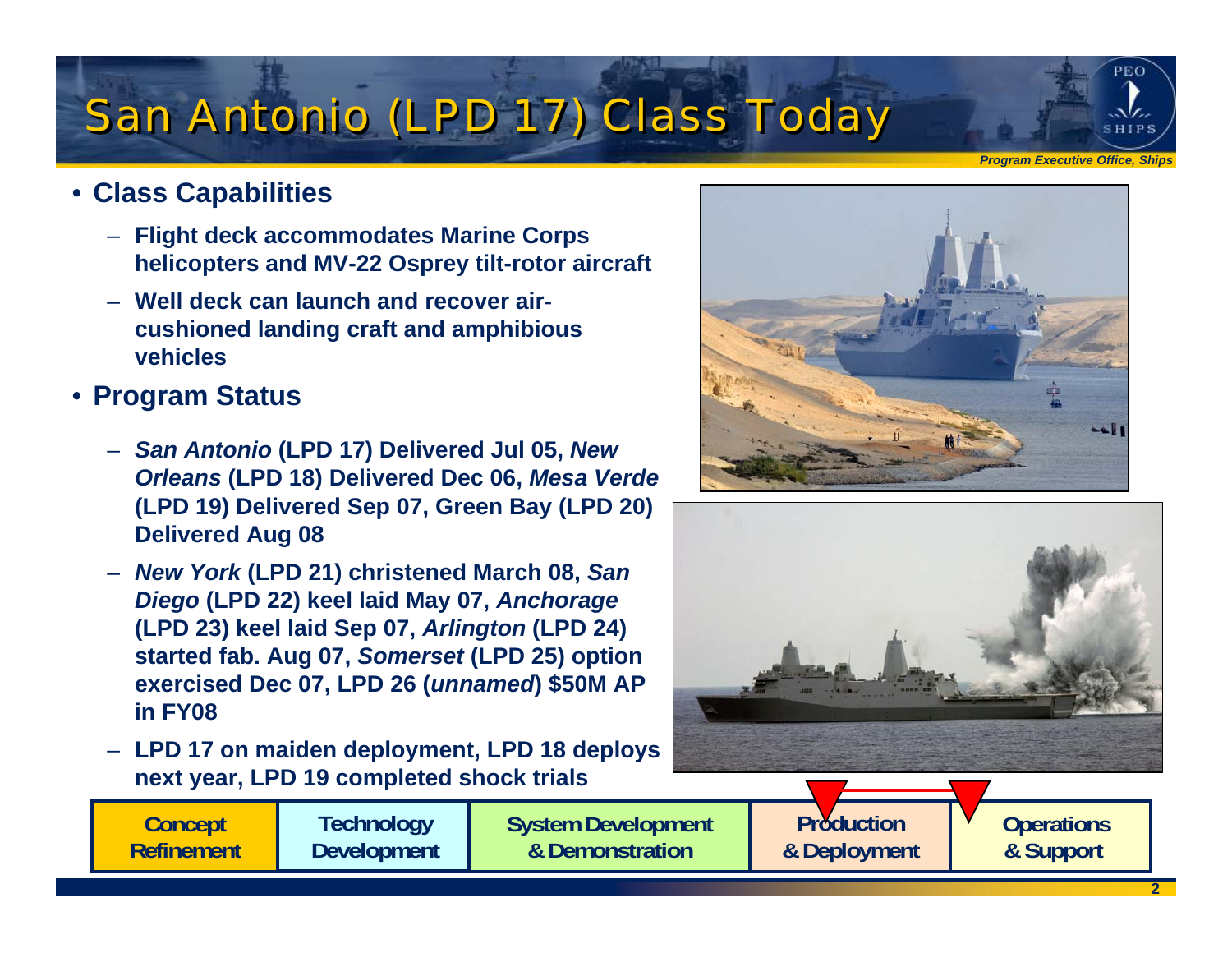# *LHD 8 / LHA 6 Today LHD 8 / LHA 6 Today*

# • **Class Capabilities**

- **LHD 8 (USS Makin Island) is the last ship of the LHD class**
	- **Hybrid gas turbine/diesel-electric propulsion**
- **LHA 6 (USS America) is a new class of ship designed for expanded aviation capabilities**
	- **Expanded aviation capabilities (12 MV-22s, 4 CH-53's, 4 AH-1s, & 6 F-35Bs)**

### • **Program Status**

- **Both ships are being built by Northrop Grumman in Pascagoula**
- **LHD 8 scheduled to deliver in FY09**
- **LHA 6 construction contract awarded June 07; Start Fab scheduled for Dec 08**





3**Concept RefinementTechnology Development System Development & DemonstrationProduction& Deployment Operations & Support** 

*Program Executive Office, Ships*

PEO

SHIPS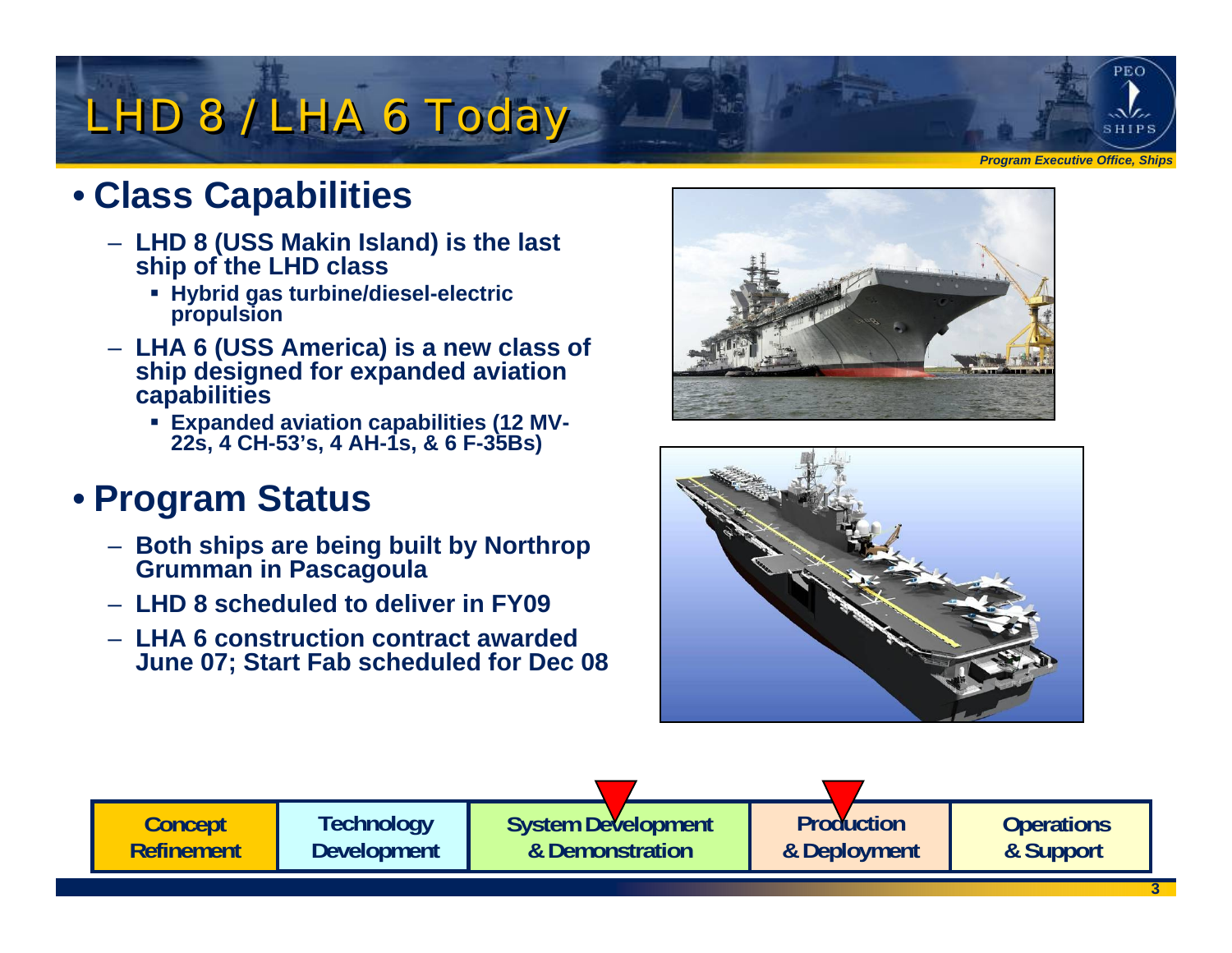# *Lewis And Clark (T-AKE 1) Class Today Lewis And Clark (T-AKE 1) Class Today*

#### *Program Executive Office, Ships*

**PEO** 

SHIPS

# • **Class Capabilities**

- **As a dry cargo and ammunition ship, T-AKE will directly contribute to the ability of the Navy to maintain a forward presence.**
- **Primary mission roles**
	- **Provide logistic lift from sources of supply such as friendly ports, or at sea.**
	- **Transfer cargo at sea to station ships and other naval warfare forces.**

#### • **Program Status**

- **T-AKE 1 Delivered June 06, T-AKE 2 Delivered Feb 07, T-AKE 3 Delivered July 07, T-AKE 4 Delivered Nov 07, T-AKE 5 Delivered Jun 08**
- **T-AKE 6-9 are being built by General Dynamics/ National Steel and Shipbuilding Company in San Diego, CA**
- **Material has been ordered for T-AKE 10-11**



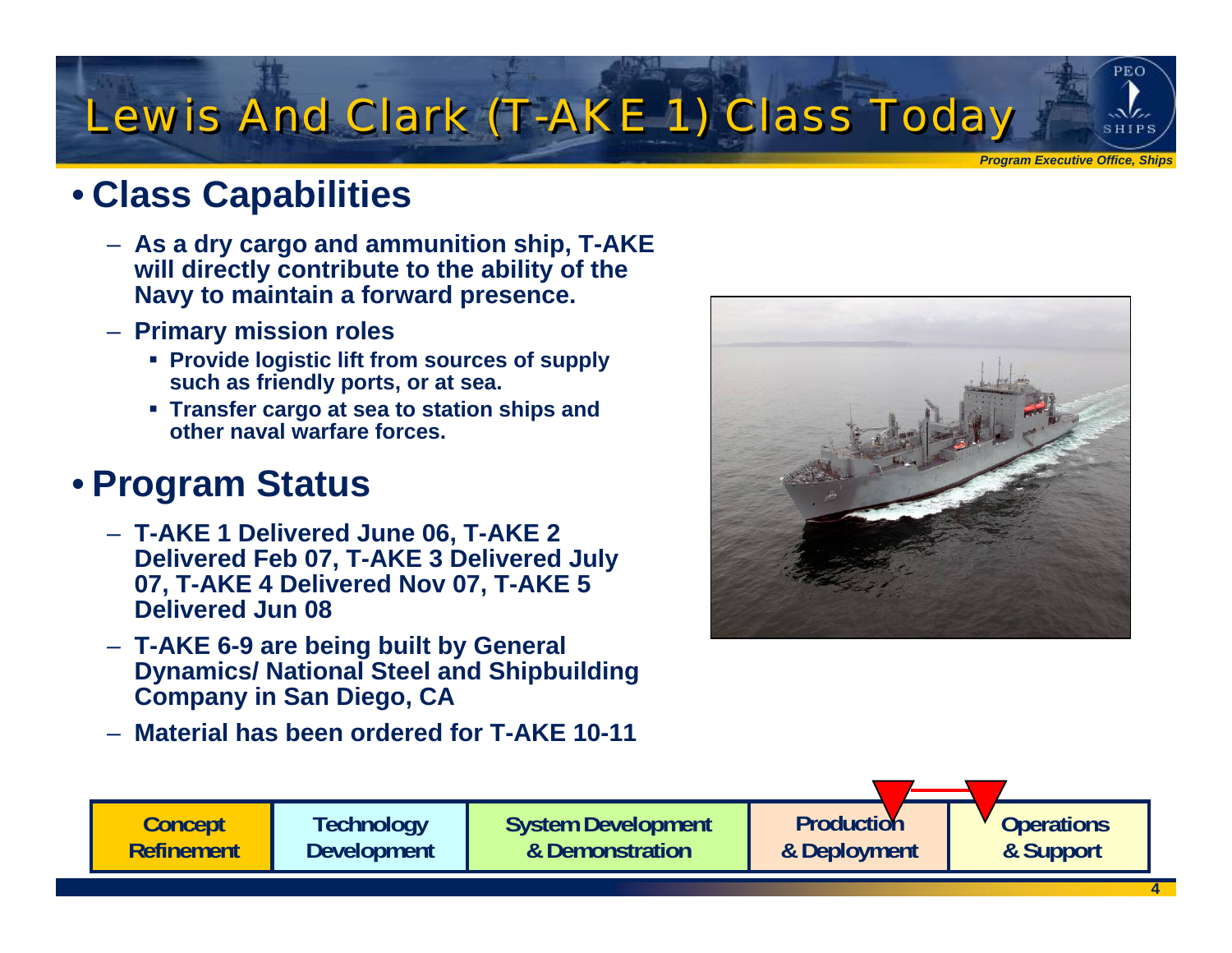# *MPF(F) Squadon Composition MPF(F) Squadon Composition*

PEO<sup>1</sup>

SHIPS

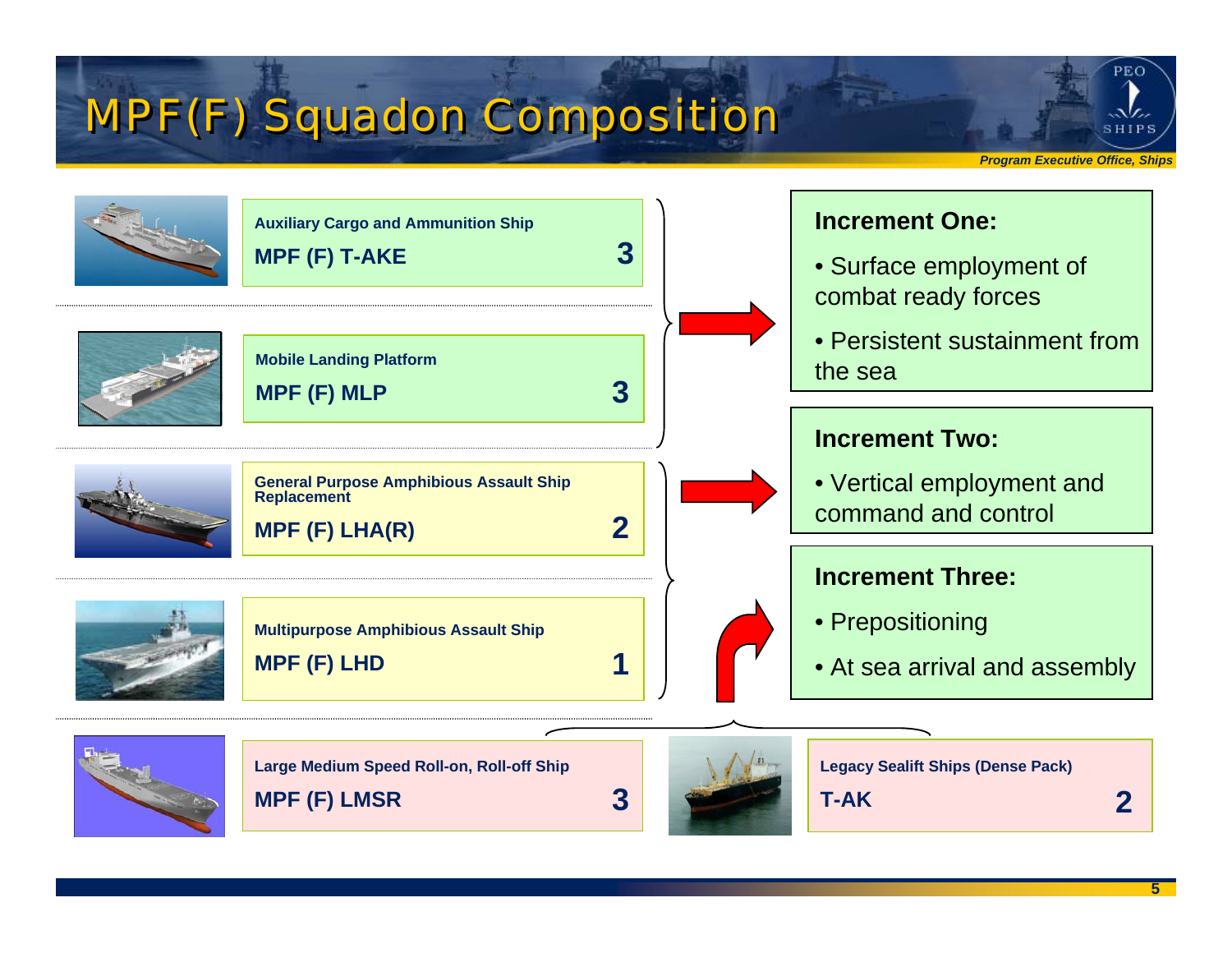# *Joint High Speed Vessel (JHSV) Joint High Speed Vessel (JHSV)*

*Program Executive Office, Ships*

PEO

SHIPS

# • **Program Capability**

- **High speed lift ship capable of transporting cargo and personnel across intra-theater distances**
- **Can transport combat ready personnel and equipment**
- **Can offload in austere ports without reliance on infrastructure**
- **Phase One preliminary design contracts awarded Jan 08 to Austal, Bollinger and BIW**

#### • **Program Status**

– **Detail Design and Construction contract for 1 ship with nine options scheduled to be awarded next month**





**Concept Refinement**

**Technology Development** **System Development & Demonstration**

**Production& Deployment** 

**Operations & Support** 

6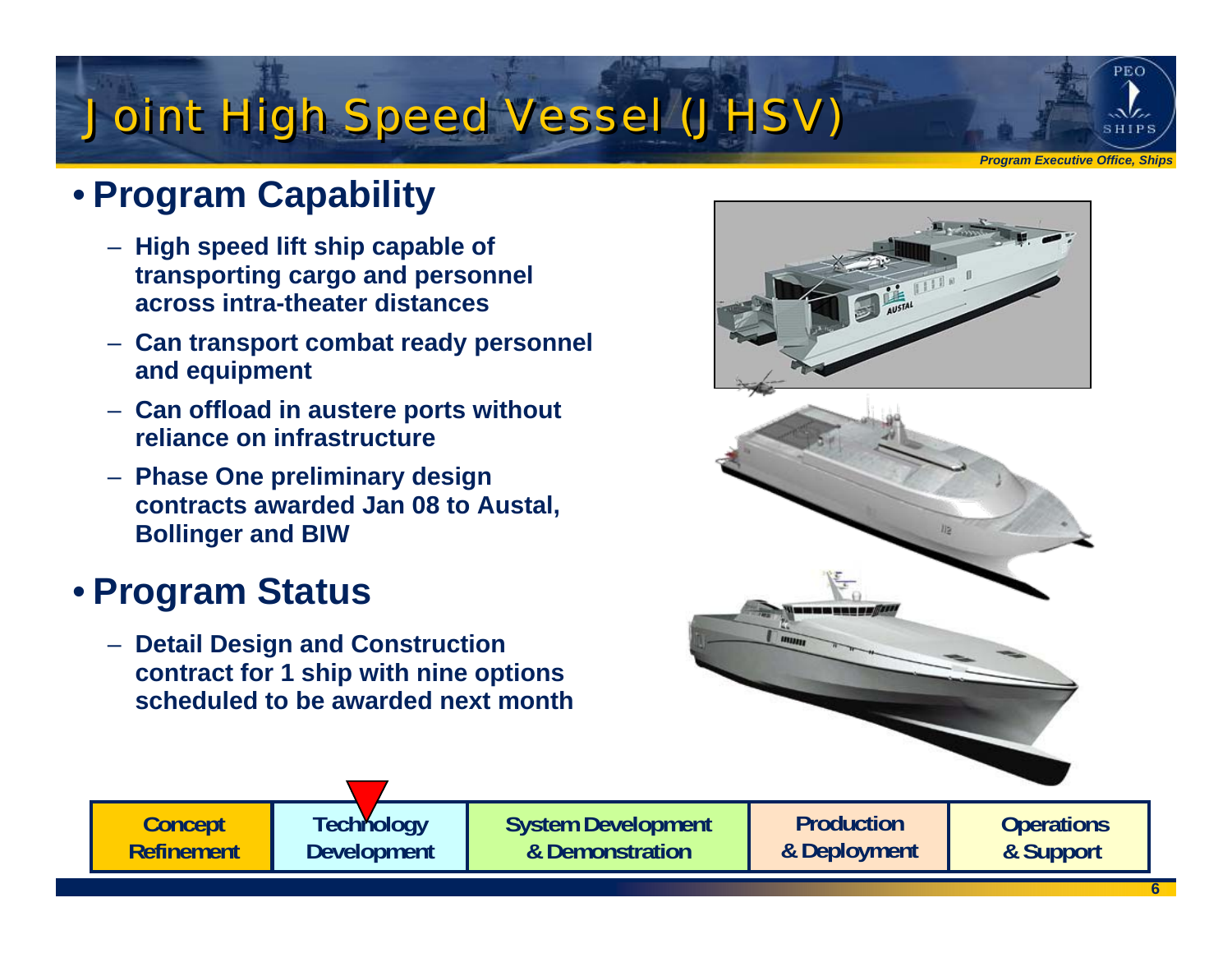# *LCC(R) LCC(R)*

### • **Program Capability**

- **Provides afloat, in-theater command and control capability to support a command staff's presence, persistence and speed of decision. Mitigates reach back and infrastructure vulnerabilities during operations**
- **Supports the full range of missions and functions of an afloat Maritime Headquarters with Maritime Operations Center in support of forward deployed Fleet Commanders, JFMCC or CJTF**
- **Replaces LCC 19 and LCC 20**

### • **Program Status**

- **Start of AoA approved 22 Sep 08 to study options including T-AKE and LPD 17**
- **ICD approved by JROC on 17 Jul**
- **Program has been renamed from JCC(X) to LCC(R)**



**System Development & Demonstration**

**Production& Deployment** 

**Operations & Support** 

*Program Executive Office, Ships*

PEO.

SHIPS

7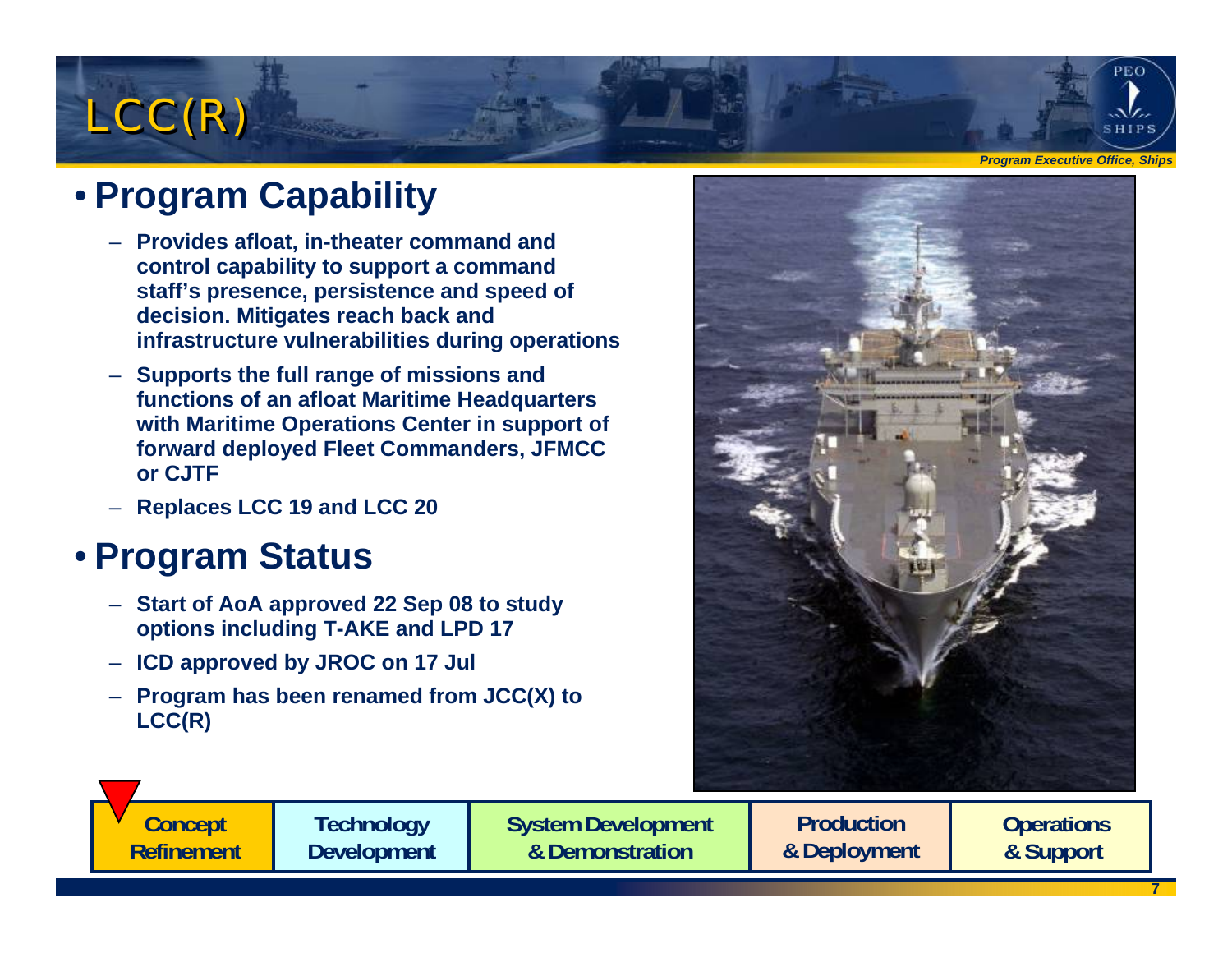# *Joint Maritime Assault Connector Joint Maritime Assault Connector*

*Program Executive Office, Ships*

PEO

ربرگ SHIPS

# • **Program Capability**

- **Intended to replace the current LCAC**
- **The in-service LCAC start to reach end of service life in FY14 and the inventory begins to fall below the existing 72 craft requirement**
- **Support rapid movement of USMC forces from the sea base over the beach**
- **Provide greater capability than current LCAC (designed to transport M1A1 with mine plow from 25 nautical miles in Sea State 3/4)**
- **ICD JROC Approved in Oct 2006**

### • **Program Status**

- **AoA approved**
- **Milestone A Decision in progress**
- **Capabilities Development Document (CDD) anticipated early FY09**
- **Milestone B Decision anticipated by end of FY10**

**Concept Refinement** **System Development & Demonstration**

**Production& Deployment** 

**Operations & Support**